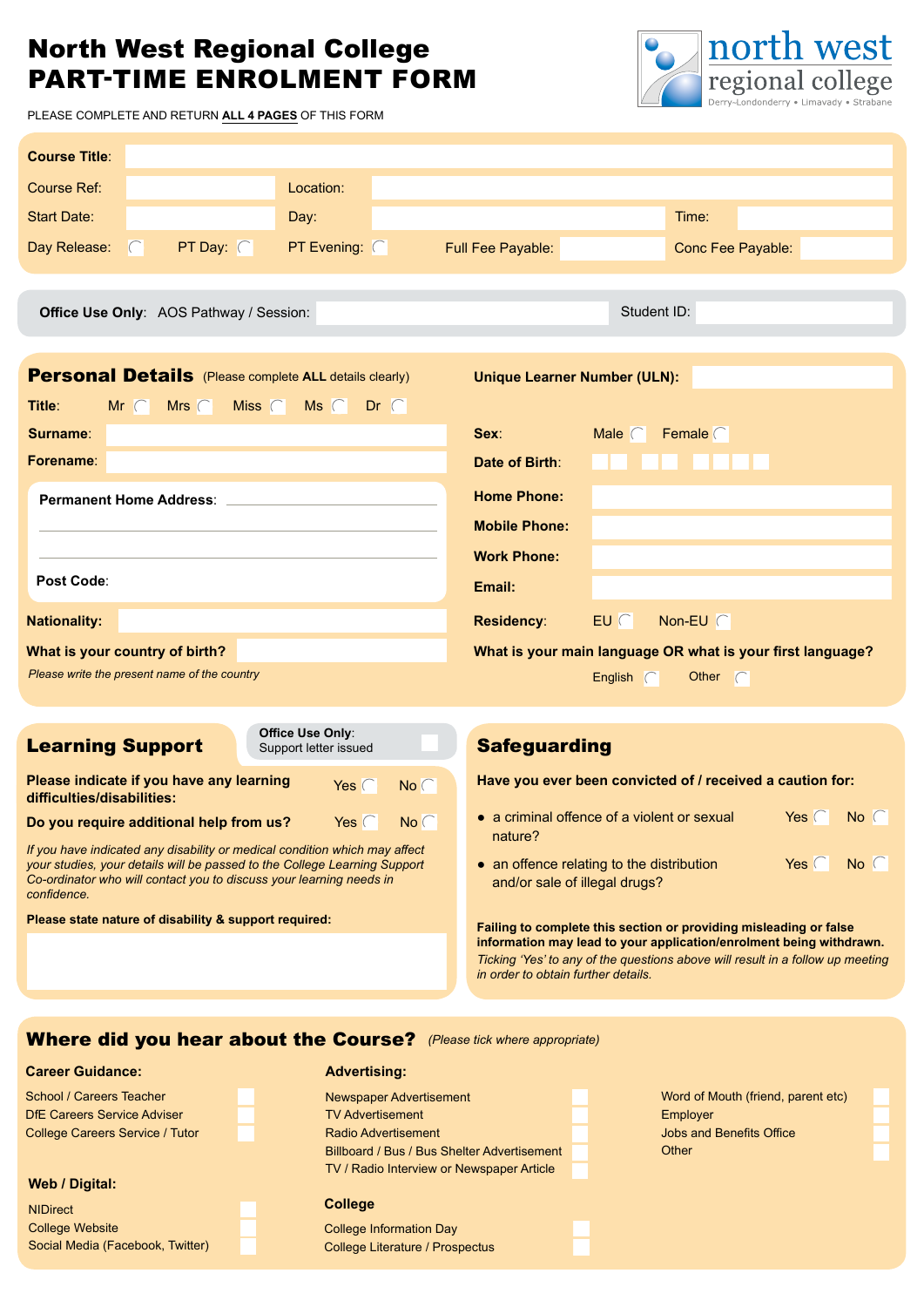# Education Details **Qualifcations already held or pending** *- please attach evidence of your results*

| Subject | <b>Exam Body</b> |  | Gr |
|---------|------------------|--|----|
|         |                  |  |    |
|         |                  |  |    |
|         |                  |  |    |
|         |                  |  |    |
|         |                  |  |    |
|         |                  |  |    |
|         |                  |  |    |
|         |                  |  |    |
|         |                  |  |    |
|         |                  |  |    |
|         |                  |  |    |

# **Reduced Fees (Concessionary) Concessionary Concessionary Concessionary Concessionary Concessionary Concessionary Concessionary Concessionary Concessionary Concessionary Concessionary Concessionary**

*These apply to the following groups only.*

**IF YOU QUALIFY FOR REDUCED FEES YOU MUST PROVIDE THE NECESSARY EVIDENCE. FAILURE TO DO SO WILL RESULT IN YOUR ENROLMENT NOT BEING PROCESSED. HOWEVER, IF YOU PAY THE FULL FEE YOUR ENROLMENT WILL BE PROCESSED AND YOU WILL BE PROVIDED WITH A REFUND IF YOU SUBSEQUENTLY PROVIDE THE NECESSARY EVIDENCE.**

Applicants eligible for reduced fees, please tick which applies:

| Full time Further / Higher Education Students                | Under 19 years on 1 July 2019                            |
|--------------------------------------------------------------|----------------------------------------------------------|
| Income Based Jobseekers Allowance (or dependent spouse)      | Income Based Employment Support Allowance                |
| Working Tax Credit / TC602 (within the qualifying threshold) | Over 60 in receipt of Pension Credit/Rates Relief Scheme |
| Income Support (or dependent spouse)                         | Universal Credit (within the qualifying threshold)       |
| Long-term Incapacity Benefit                                 |                                                          |
|                                                              |                                                          |

| <b>Fee Category*</b>                                                            | *Financial assistance may be available to students aged 19 or<br>over enrolled on a vocational course. For more information visit: |  |  |
|---------------------------------------------------------------------------------|------------------------------------------------------------------------------------------------------------------------------------|--|--|
| $\Box$ Full Fee<br>Reduced Fee (please attach evidence)<br>Are you paying:<br>H | www.nwrc.ac.uk/faq                                                                                                                 |  |  |
| Please state who will be paying your fees: $\Box$ Self $\Box$ Employer<br>Other |                                                                                                                                    |  |  |
| <b>Employer / Agency Address:</b>                                               | <b>Company Stamp and Authorised Signature:</b>                                                                                     |  |  |
| Post Code:<br>Tel No:                                                           |                                                                                                                                    |  |  |

#### INVOICE DETAILS

*Please have the Company Details and Stamp or Authorised Signature above completed or attach a letter from the organisation stating that they will pay your fees. Your fees are not deemed paid until a responsible organisation provides payment.* 

| <b>Finance Section (OFFICE USE ONLY)</b> |             |               |               |                    |                 |               |  |
|------------------------------------------|-------------|---------------|---------------|--------------------|-----------------|---------------|--|
| <b>Payment Method:</b>                   | Cash $\Box$ | Cheque $\Box$ | Switch $\Box$ | Credit Card $\Box$ | Invoiced $\Box$ |               |  |
| <b>Cash Transactions:</b>                |             |               |               |                    |                 |               |  |
| <b>Amount Paid:</b>                      |             | Receipt No.:  |               | Date:              |                 | Received By:  |  |
| Amount Invoiced:                         |             | Invoiced to:  |               | Date:              |                 | Processed By: |  |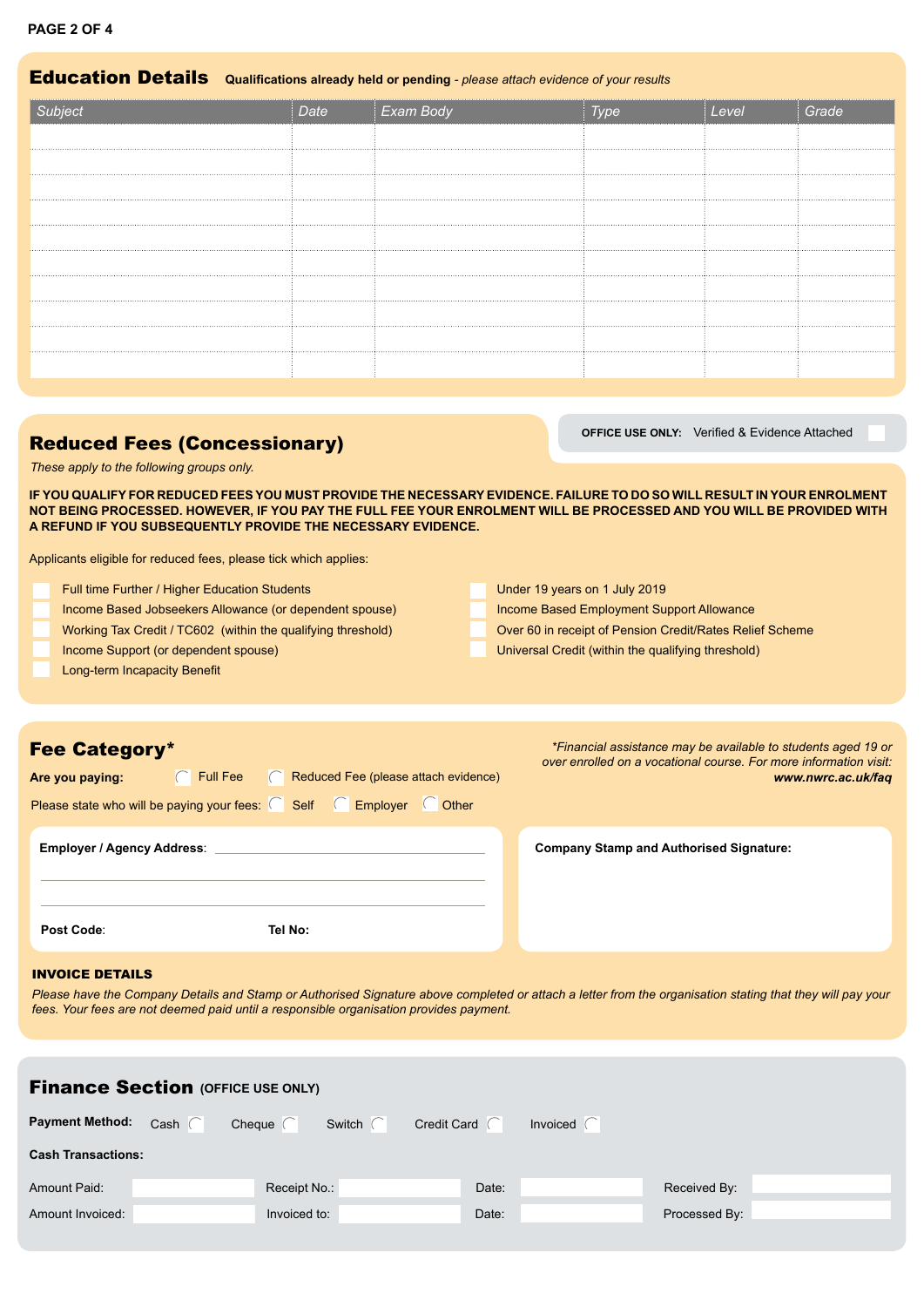### Student Declaration

I certify that the details on this form are correct and that if accepted I wish to be enrolled for the above course and accept that payment of any fees incurred is my responsibility. I understand that I will cease to be a student of the College if I have an absence without explanation for more than four consecutive weeks or if it becomes clear I have provided false statements or have withheld relevant information. In such circumstances, I also understand I will have to apply to be re-admitted as a student. By signing this form I agree to comply with all College regulations, policies and guidelines. Copies of these can be obtained from College Libraries.

#### **Enrolment on a course at this College WILL NOT be processed if the form is not signed by the student.**

| <b>Signed</b> | <b>Name</b> | Date <sup>1</sup> |
|---------------|-------------|-------------------|
|               |             |                   |

#### *Enrolment Form Privacy Notice*

*North West Regional College (Data Controller) is permitted to process personal data where there is a lawful basis to do so. NWRC recognises and respects the importance of your privacy and is committed to treating your information responsibly and in compliance with the data protection legislation. The lawful basis for the processing of personal*  data included and associated with this Enrolment Form (including your results and benefit evidence) is; 'that processing is necessary for the compliance with a legal obligation' *and/or 'processing is necessary for the performance of a task carried out in the public interest'.* 

*The information that you provide on this form will be processed to administer your studies, to deliver your programme and to monitor your performance and attendance. We*  also use your information to manage recruitment, admission, registration, enrolment, study, examination and graduation. Your information will be used to provide you with *College facilities and services, to provide you with support and to process any payments to be made to you. We may also use your information to conduct research and surveys*  to identify ways to enhance learning, teaching, assessment and the whole student experience. Information will be passed between relevant Curriculum Schools and support *Departments within the College for operational purposes and will be disclosed to external agencies where we have an obligation to do so and where a lawful basis exists,*  such as; Government Departments and their Nominees, Statutory Bodies, Higher Education Statistics Agency, Student Loans Company, Funders, Learning Records Service *for allocation of your Unique Learning Number, Placement Providers, UCAS, Universities, Credit Reference Agencies, Crime Prevention Organisations. Employers (who pay*  your fees and allow you time off work to attend courses) may request information regarding your attendance, progress and results. All personal data will be held in line with the Sector Retention & Disposal Schedule. For further information on your individual rights and to access our Data Protection Policy, please visit [www.nwrc.ac.uk/policies](http://www.nwrc.ac.uk/policies).

*NWRC Terms & Conditions are available online at [www.nwrc.ac.uk/policies](http://www.nwrc.ac.uk/policies). Please read through the Terms & Conditions online or request a copy from the College.*

| <b>OFFICE USE ONLY:</b>             |                    |       |  |
|-------------------------------------|--------------------|-------|--|
| <b>College Signature:</b>           | <b>Print Name:</b> | Date: |  |
| <b>Enrolment/FESR Processed by:</b> | <b>Print Name:</b> | Date: |  |



**Please return completed Enrolment Form AND Monitoring Form**  to the admissions office suitable for the location of your chosen course:

**Derry~Londonderry** Administration Office North West Regional College Strand Road, Londonderry RT48 7AL

**Limavady** Administration Office North West Regional College Main Street, Limavady **BT49 0FX** 

**Strabane** Administration Office North West Regional College Derry Road, Strabane BT82 8DX

#### **www.nwrc.ac.uk/parttime**

Please attach any additional information you feel will support your application when returning your form.

**NOTE: You are not enrolled on a course until you have paid the relevant tuition fees. Fees are non-refundable except where a class is cancelled. If the College cancels your chosen course, you will automatically receive a refund. Refunds will be issued in the form of a cheque to the student named on this enrolment form.**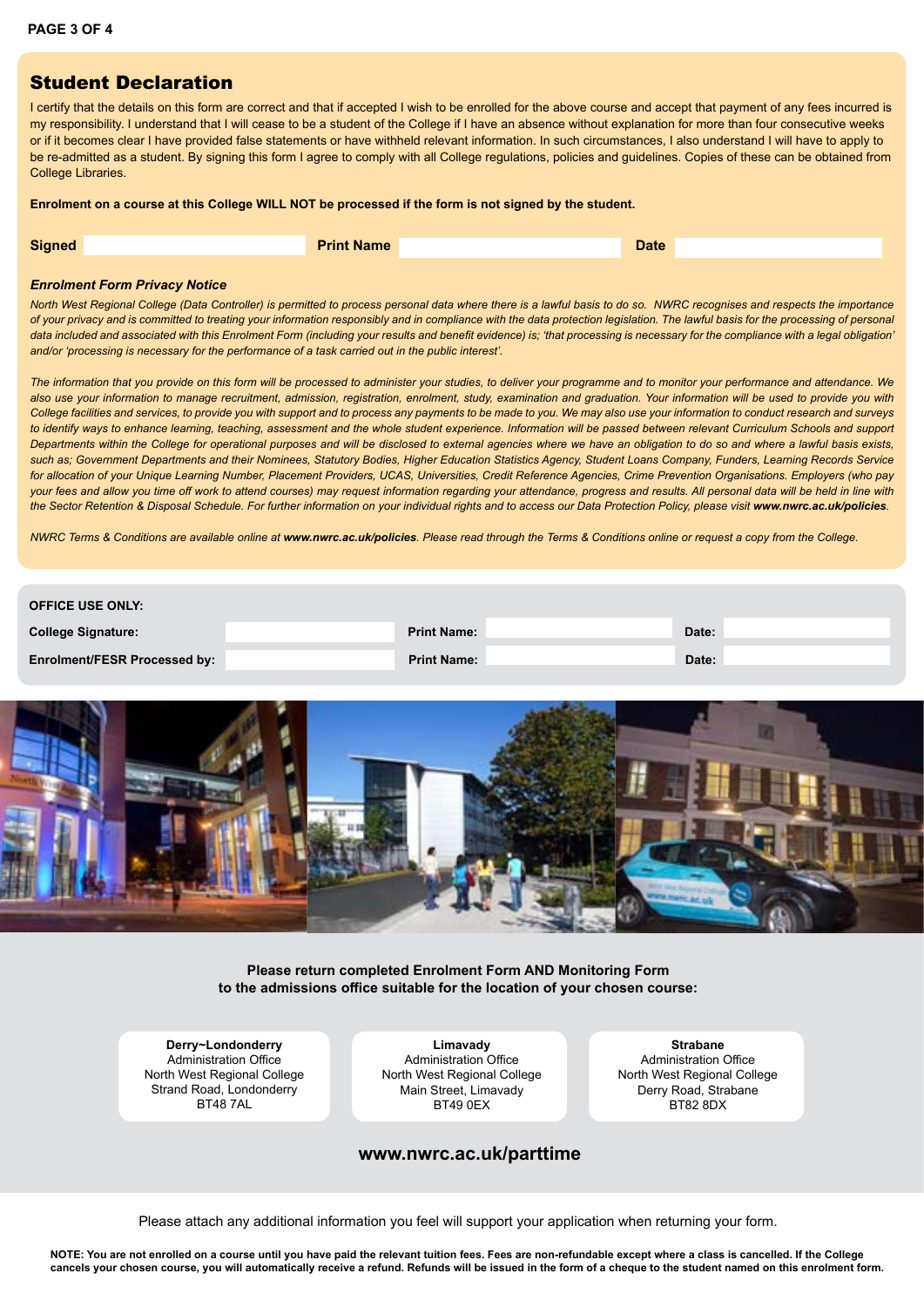# This is a Blank Page

# Please continue to Equality Monitoring Form on next page